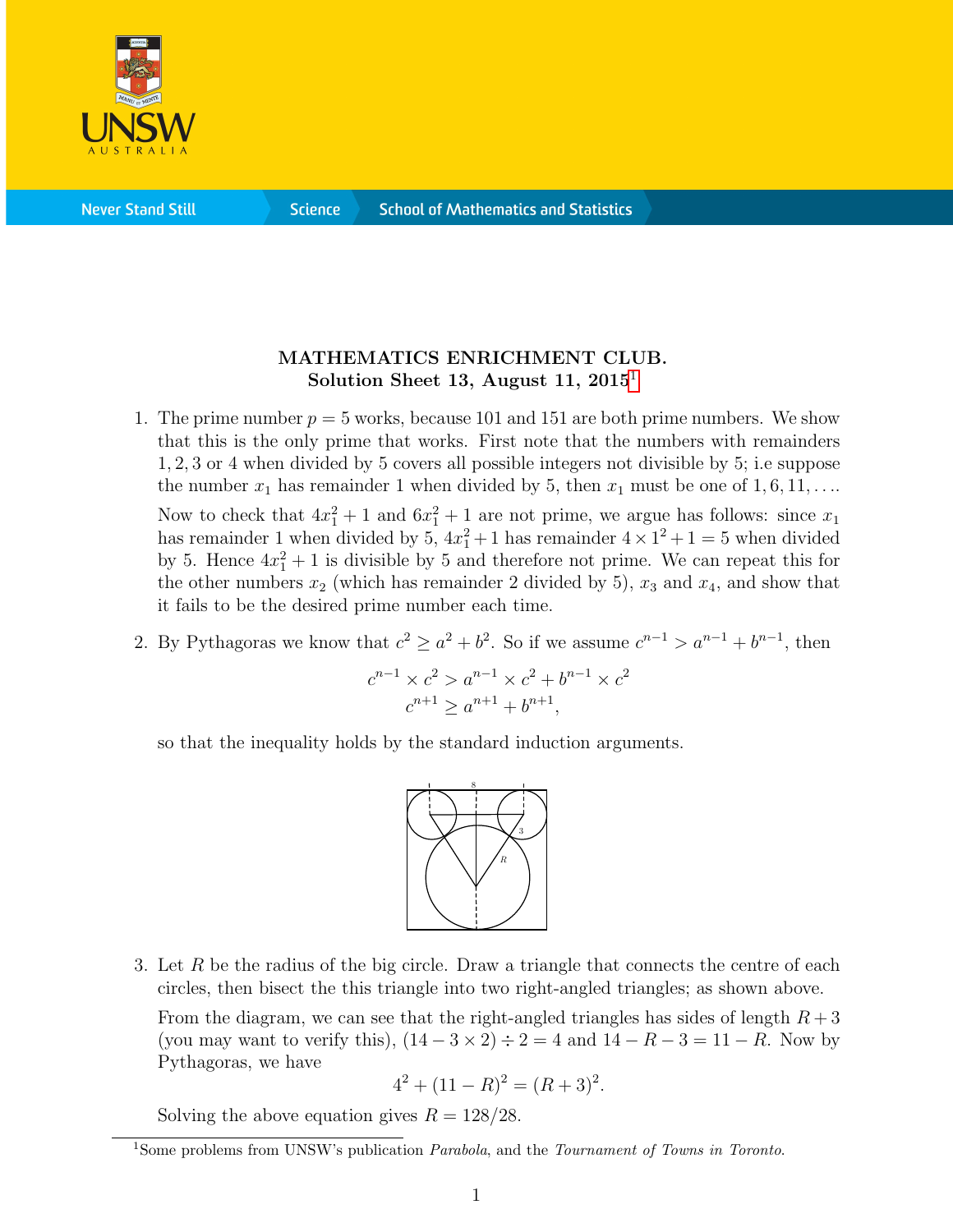4. First we write

$$
\frac{n^2 + 11n + 2}{n + 5} = \frac{n^2 + 10n - 3}{n + 5} + 1,
$$

and then we complete the square on the nominator of the fraction appearing in the RHS of the above equation,

$$
\frac{n^2 + 10n - 3}{n + 5} + 1 = \frac{(n + 5)^2 - 28}{n + 5} + 1
$$

$$
= n + 5 - \frac{28}{n + 5} + 1.
$$

Now to get an integer on the last line of the above equation, the second term tells us that 28 must be divisible by  $n+5$ . Since the factors of 28 are  $\pm 1, \pm 2, \pm 4, \pm 7, \pm 14, \pm 28$ , we conclude that  $n = 2, 9$  or 23 (here we eliminated the factors that gives a negative  $n$  value).

5. The example shows that  $-4$  is in T. We have further that  $-1$  is in T, because  $-1 =$  $-(5-4) = -(0+1)$ . Also  $-3$  is in T, because  $-3 = -(4-1) = -(0+3)$ . Continuing in this way, we can eventually obtain  $\{-5, -4, \ldots, 4, 5\} \in T$ ; that is the integers from  $-5$  to 5 are all elements of the set T.

Now to show that every integer is in  $T$ , we argue with induction as follows: suppose the set of integers  $\{-n, \ldots, n\}$  is in T, since we already know that the case of  $n = 5$  is true by the above, it remains to show that  $-n-1$  and  $n+1$  is also in T.  $n+1$  is in T, because  $n + 1 = -[(-1) + (-n)] = -[(-2) + (-n + 1)]$ . It follows that  $-n-1$  is also in T, because  $-n-1 = -[n+1+0] = -[(n-1)+2]$ .

## Senior Questions

- 1. The 99 locked boxes can all be opened as long as the key to the smashed box is contained in the very last box we open.
	- (a) We can think about this as placing 99 balls in a bag, with one of the ball painted red. The red ball represents the box that contains the key to the smashed box (we consider 99 boxes here because the first ball we draw is the box we smash). Hence, we want to draw the red ball last; the chance of this to occur is 1/99.
	- (b) We now have two red balls in the bag, so the chance to open all locked boxes becomes are 2/99.
- 2. Let the centre of the unit circle be the point with coordinates  $(0, 0)$ , and the length of the shaded square be r. If  $(x, y)$  is the coordinate of the top left corner of the shaded square, then  $y = r/2$  and  $x = -\sqrt{2}/2 - r$ . Furthermore, since any point that lays on the unit circle is given by the equation  $x^2 + y^2 = 1$ , we can find r by solving

$$
(-\sqrt{2}/2 - r)^2 + (r/2)^2 = 1,
$$

which gives  $r^2 = 0.08$ .